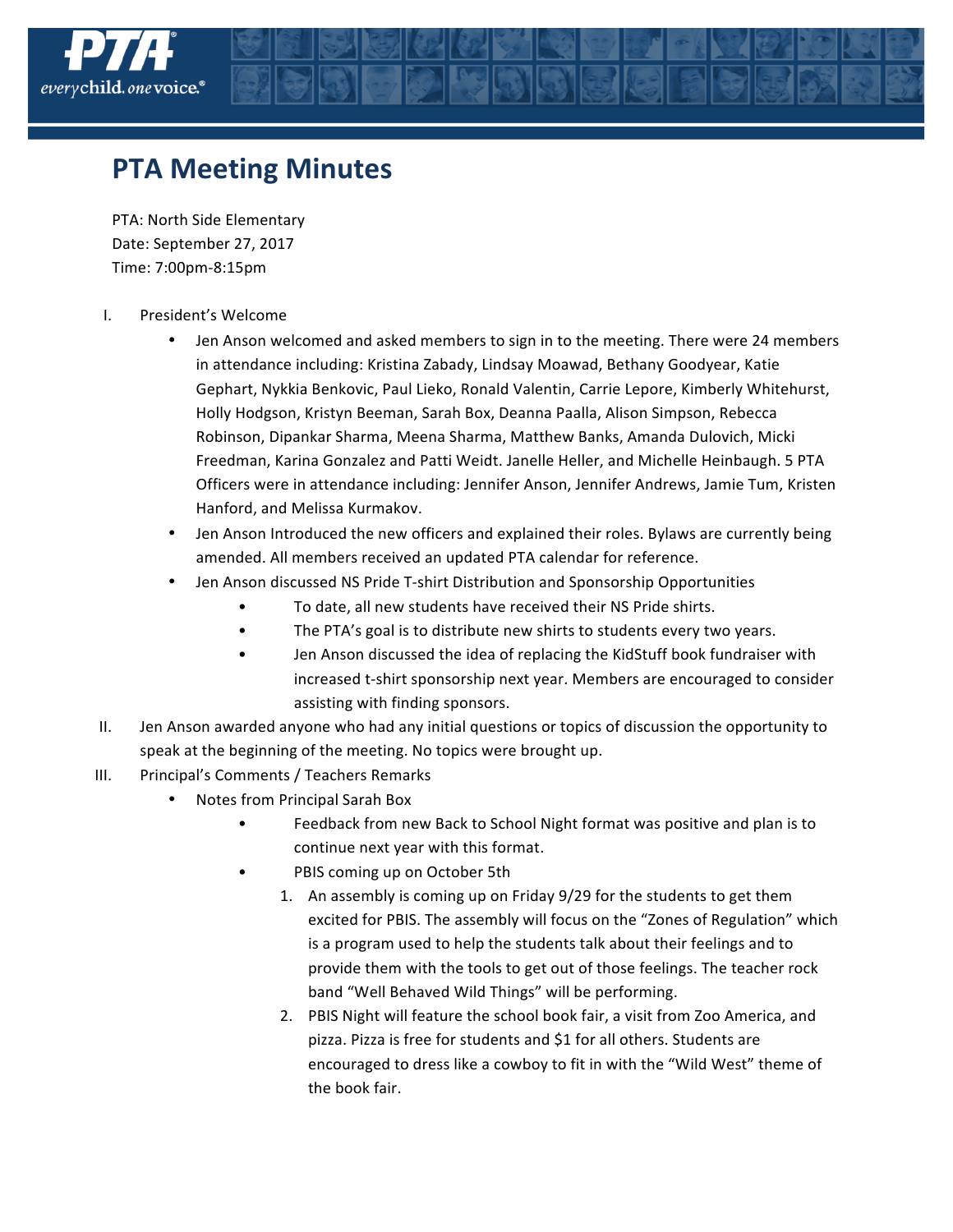- Mrs. Zabady spoke regarding Reflections and Girls on the Run.
	- Reflections
	- 1. Students have an opportunity for kids to do a project to go along with the Reflections "Within Reach" theme. Entries are due by Nov 20. Mrs Zabady requested that the PTA look at the budget to see if an assembly can be hosted.
	- Girls on the Run
		- 1. The program's curriculum is for 3-5 grade girls to promote positive selfesteem and to learn how to deal with bullies. Over the course of the program, the girls train to run a 5k which will be held in May. Practices are 4:05 pm-5:30pm and volunteers are needed. Three coaches are needed per team, and the goal is to have two teams of up to 20 participants. Anyone who is interested can contact Mrs. Zabady. Registration is due in December for the spring, and the season begins in February.
- IV. Approval of Meeting Minutes from May. Jamie Tum approved the minutes and Micki Freedman seconded the motion.
- V. Membership Report- Secretary and Director of Membership- Jennifer Andrews reported that there are currently 121 members. We are always accepting new members. You must be a member to be a committee chair, have a say in the decision-making process, and vote. Membership cards have not gone out yet.
- VI. Budget Report- Treasurer- Kristen Hanford reported that we have an estimated current balance of \$7,807.61 after outstanding checks and liabilities.
- VII. Communications Report- Director of Communications- Jamie Tum reviewed the new Classroom Communication Coordinator system. The goal of the system is to give a personal, per classroom voice for the PTA to reach parents. Some teachers still have not assigned a parent to be the Classroom Communication Coordinator. Mrs. Zabady reported that some teachers were confused by the papers that were sent home. Mrs Box suggested that at conferences, teachers can remind parents to return their email communication consent forms.
- VIII. Website- Janelle Heller reported that the website is up and welcomes suggestions and updates.
- IX. Director of Events and Volunteers- Melissa Kurmakov explained that we will now be using Google Drive to make file sharing and access easier for all committee chairs. Melissa will send an email to all committee chairs which will provide access to the appropriate files for their committee. She encouraged anyone who is currently or had previously chaired a committee to upload any available files from years past to help build a database of references.
- X. Past Events and/or Programs Report
	- Ice Cream Social: Jen Anson
		- Positive feedback and well attended
	- Save Around Books: Kristen Hanford
		- We are currently at \$3,100 profit of our \$4,000 goal. Some books still have not been returned. This year, the top seller for each grade earns a gift card.
	- Spirit Wear: Alison Simpson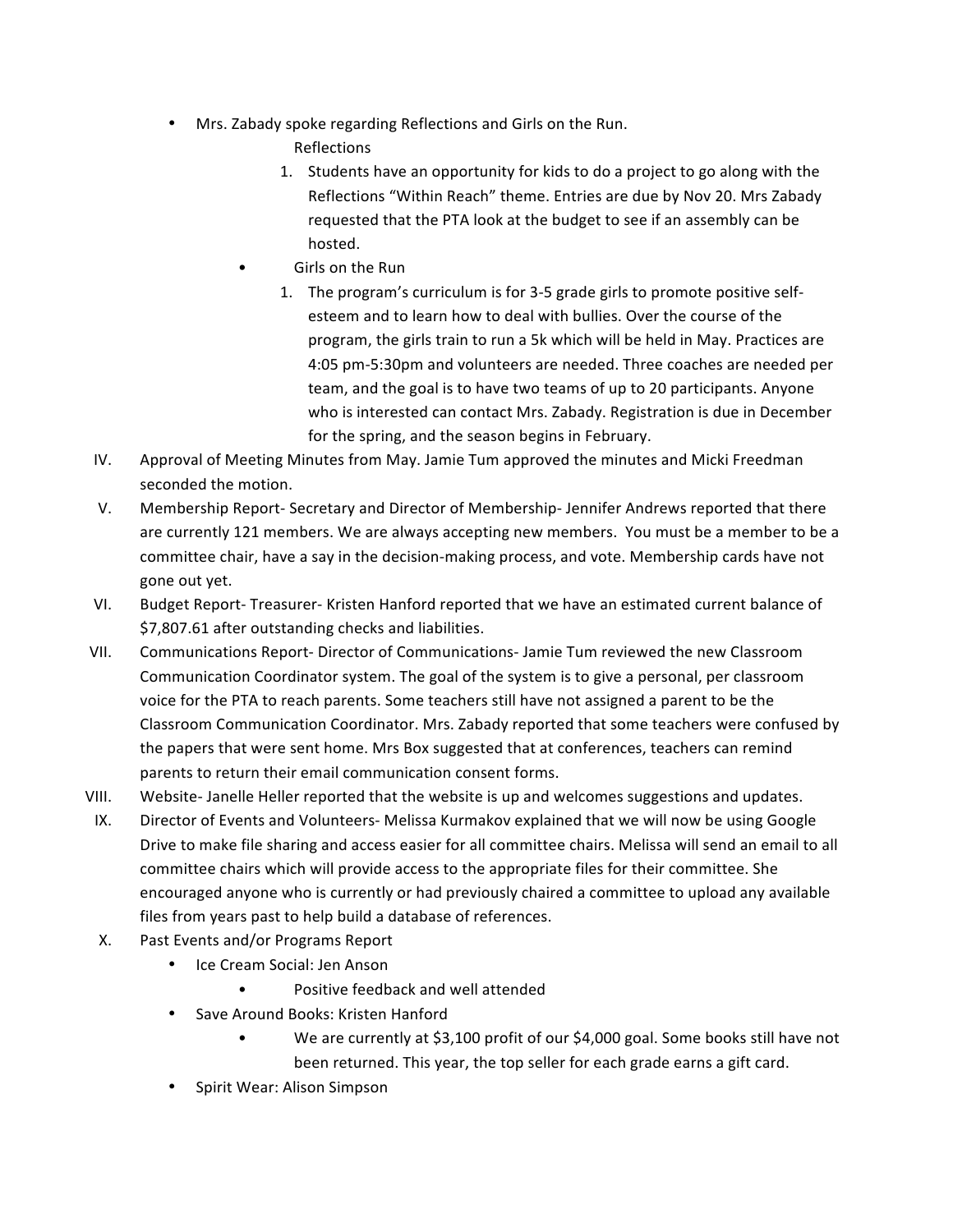- The Spirit Wear free shipping sale is happening now. Alison would like to make people more aware later in year through the website and social media that it is a year long sale.
- Special Needs Event
	- Patti Weidt reported that she received positive feedback from the the event and that local families were able to be connected with programs and services. She is available as a contact for anyone else who might need more information.
- XI. Upcoming Events
	- Race for Education: Micki Freedman
		- Micki explained that Race for Education is the PTA's largest fundraiser. The biggest year brought in \$35,000. This year, we are switching from handwritten notes to an online format for efficiency. The platform that will be used is called 99 Pledges. A \$15,000 goal has been set, which would require \$30 per student to be raised. Students may still collect donations via hardcopy with cash or check. Kickoff will be October  $13<sup>th</sup>$  and will end the third week of November. The run will be held on November  $17<sup>th</sup>$ . There will be incentives for the winning class, groups, and individuals. If the goal is met, the school will have a spirit day where Mrs. Box will have green hair and students will have the opportunity to sill string their teacher.
	- Fall Pictures: Alison Simpson
		- Alison reported that volunteers will be needed. Even though Lifetouch is able to staff picture, the school gets more money the less staff the picture company needs to send.
	- Fall Book Fair: Jen Anson
		- Jen Anson reported that this year the budget is raised to \$7.99 per kid for a free book. She explained that we take Scholastic dollars instead of cash.
	- Dudes & Donuts: Micki Freedman
		- This year Dudes and Donuts will be held on October 5 and 6. Volunteers are needed. The book fair will be open during the event.
	- Super Male Readers: Chaired by Colleen DeFrank (not present at meeting)
		- There are still a few spots left for readers for  $4<sup>th</sup>$  and  $5<sup>th</sup>$  grade classes. There was some miscommunication about whether or not readers would need volunteer badges. Mrs. Box confirmed that they will need badges. Mrs. Box will follow up with an email.
	- Spirit Days: Michelle Heinbaugh
		- There are currently 5 spirit events scheduled including Sweet Frog, Chipotle, Harrisburg Senators, Noodles & Co, and Chuck E Cheese. Noodles & Co will need volunteers for door greeters. Mrs. Zabady will send an email to teachers to try to get them to sign up to be greeters. Michelle Heinbaugh will follow up with Chuck E Cheese to see if the mascot can visit and/or give out tickets to